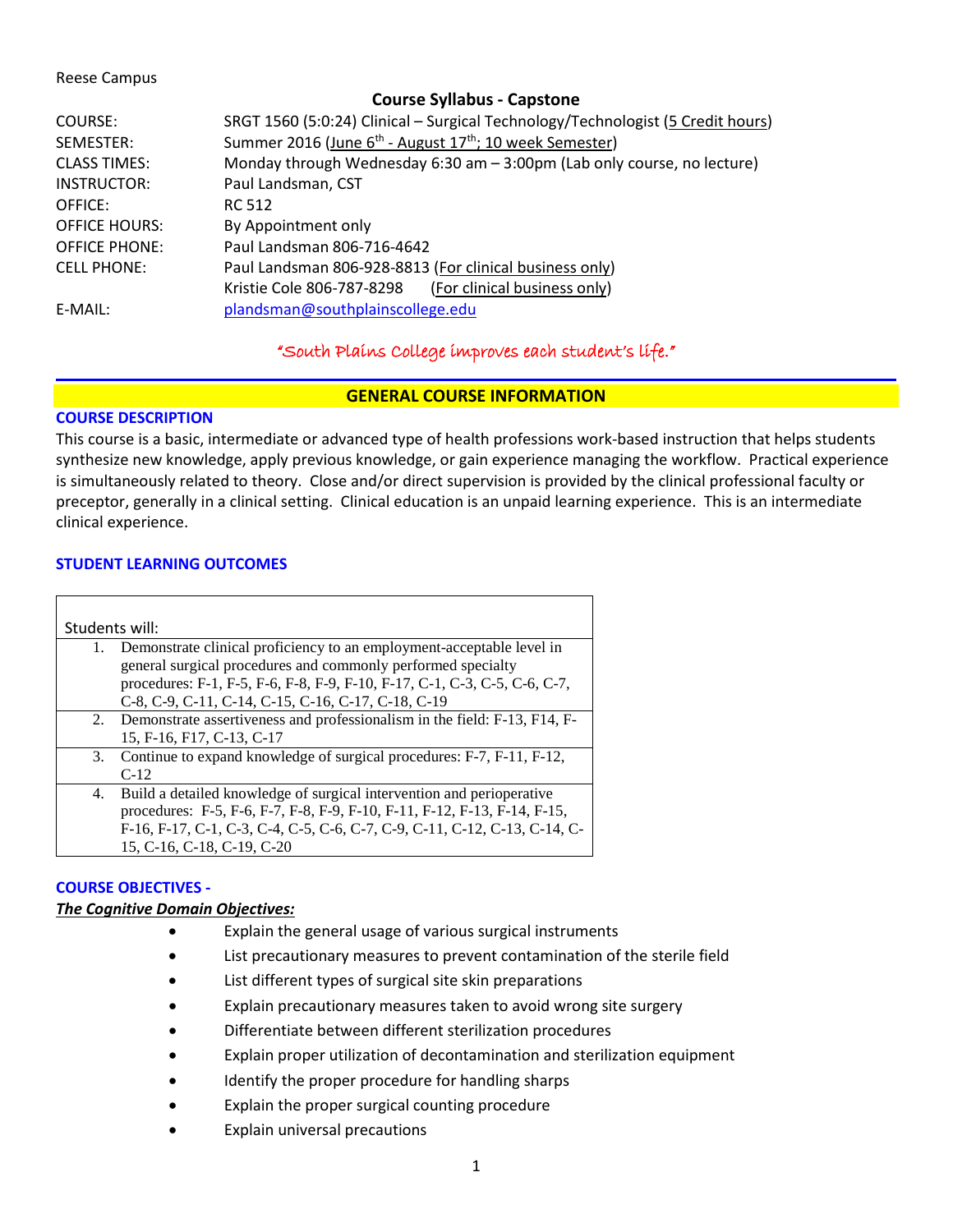## *The Psychomotor Domain Objectives:*

- Function as a surgical team member
- Assist in gathering all necessary supplies and equipment for surgery
- Pass surgical instruments to sterile members of the surgical team properly
- Assist in safely positioning patient
- Perform circulating duties before, during, and after surgical procedures
- Exercise precautions against exposure to radiation
- Properly prepare specimens and transfer specimens out of the sterile field aseptically

## *The Affective Domain Objectives:*

• Set up and monitor a sterile surgical field

## **OUTCOMES ASSESSMENT METHODS**

Evaluations are completed on a daily basis by your individual preceptors.

## **Formative assessments:**

- Daily preceptor evaluations
- Beginning faculty evaluation- this evaluation is performed at mid-semester, and is inclusive of both behavior and performance. The evaluation will include a faculty-student conference.
- Weekly case studies

## **Summative assessments:**

• Intermediate faculty evaluation- this evaluation is performed at the conclusion of the semester, and is inclusive of both behavior and performance. The evaluation will include a faculty-student conference.

# **ACADEMIC INTEGRITY**

It is the aim of the faculty of South Plains College to foster a spirit of complete honesty and a high standard of integrity. The attempt of any student to present as his or her own any work which he or she has not honestly performed is regarded by the faculty and administration as a most serious offense and renders the offender liable to serious consequences, possibly suspension.

**Cheating** - Dishonesty of any kind on examinations or on written assignments, illegal possession of examinations, the use of unauthorized notes during an examination, obtaining information during an examination from the textbook or from the examination paper of another student, assisting others to cheat, alteration of grade records, illegal entry or unauthorized presence in the office are examples of cheating. Complete honesty is required of the student in the presentation f any and all phases of coursework. This applies to quizzes of whatever length, as well as final examinations, to daily reports and to term papers.

**Plagiarism** - Offering the work of another as one's own, without proper acknowledgment, is plagiarism; therefore, any student who fails to give credit for quotations or essentially identical expression of material taken from books, encyclopedias, magazines and other reference works, or from themes, reports or other writings of a fellow student, is guilty of plagiarism.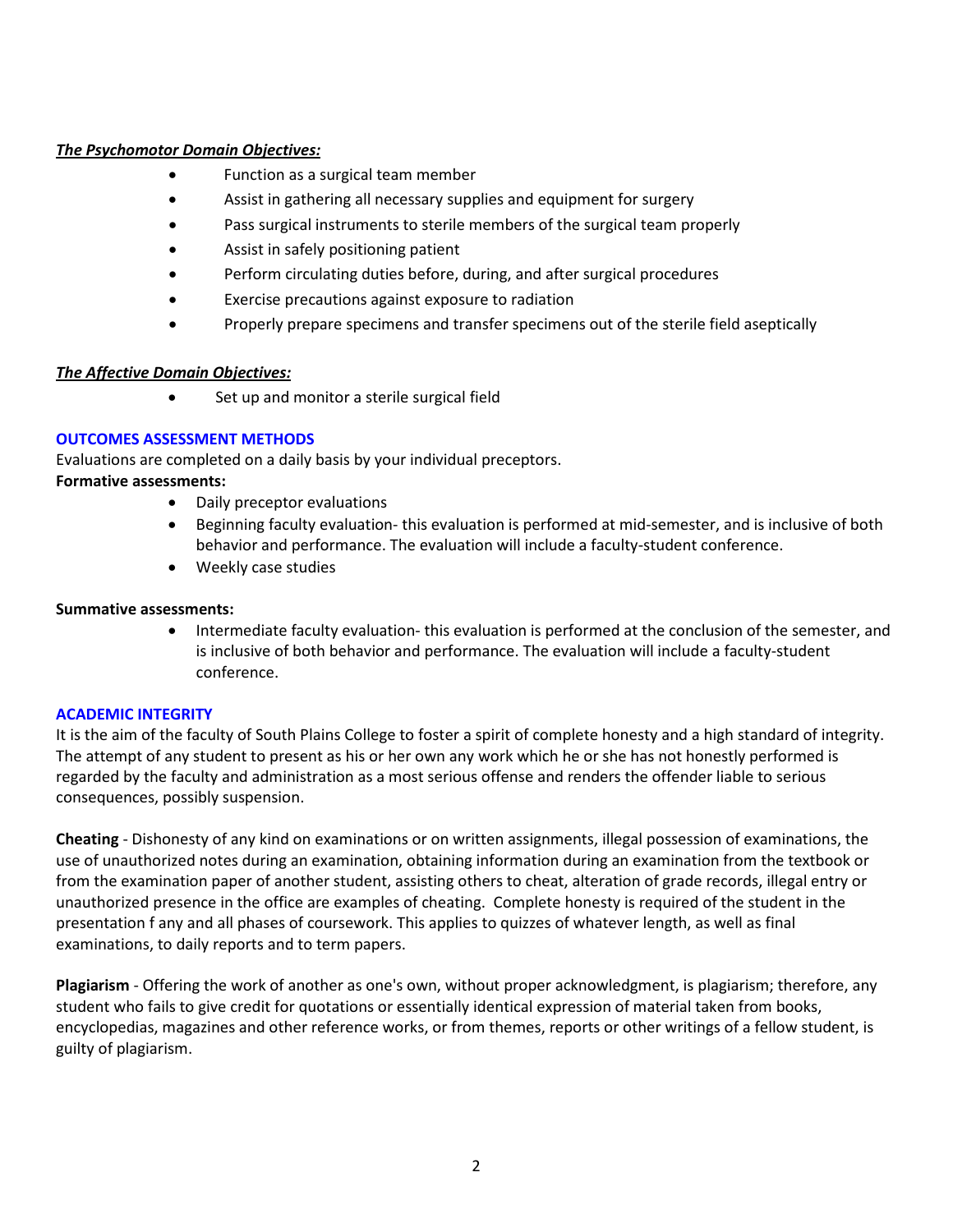#### **SCANS and FOUNDATION SKILLS**

Refer also to Course Objectives. SCANS and Foundation Skills attached.

#### **VERIFICATION OF WORKPLACE COMPETENCIES**

CAPSTONE EXPERIENCE NOT INCLUDED

#### **SPECIFIC COURSE INFORMATION**



Pocket Guide to the Operating Room 3rd Edition, Maxine A. Goldman

#### **METHODS OF TEACHING**

- Observation
- Question and answer
- Clinical skills applications

#### **ATTENDANCE POLICY**

**Clinical attendance is mandatory. Students are allowed 3 absences over the course of the clinical experience (JUNE-DECEMBER), upon the fourth absence the student will be dismissed from the program.** 

**One tardy equal ½ absence. Two tardies equal one absence**

**A student may not be counted absent if they need to leave the clinical facility AFTER 10:30am up to TWO times between June and December. Upon the third instance, student will be counted absent.** 

Leaving a clinical site without permission from an instructor and/or without notifying clinical site staff before 2:30 pm carries a penalty of a full day's absence. A warning will also be issued in this circumstance. A second similar incident will result in dismissal from the program.

It is the student's responsibility to make certain that their name tag is on the board in the appropriate place. **The instructors cannot and will not search for a student**. If a student cannot be found in a clinical site at any point in the day the assumption will be made that the student has left the site without permission, and the same absence penalty will apply. The best course of action if your room finishes early or if you are reassigned, is to call the clinical instructor and obtain instructions. It is required that you inform the instructor where you are and what you are doing at all times throughout the clinical day.

**Physician Treatment: If a student is hospitalized or treated by a physician at any time during the program, then he or she must provide a signed statement, by the attending physician, to the Surgical Technology Faculty upon returning to clinicals. This statement must designate the nature of the illness, days missed and clearance to return to clinicals without restrictions.** 

**PREGNANCY:** If a student becomes pregnant at any time during the program, the student must immediately provide a signed statement by a physician designating clearance to perform all duties, **without restrictions**, required by the program. To continue study after delivery, a statement releasing the student without restrictions is required. If either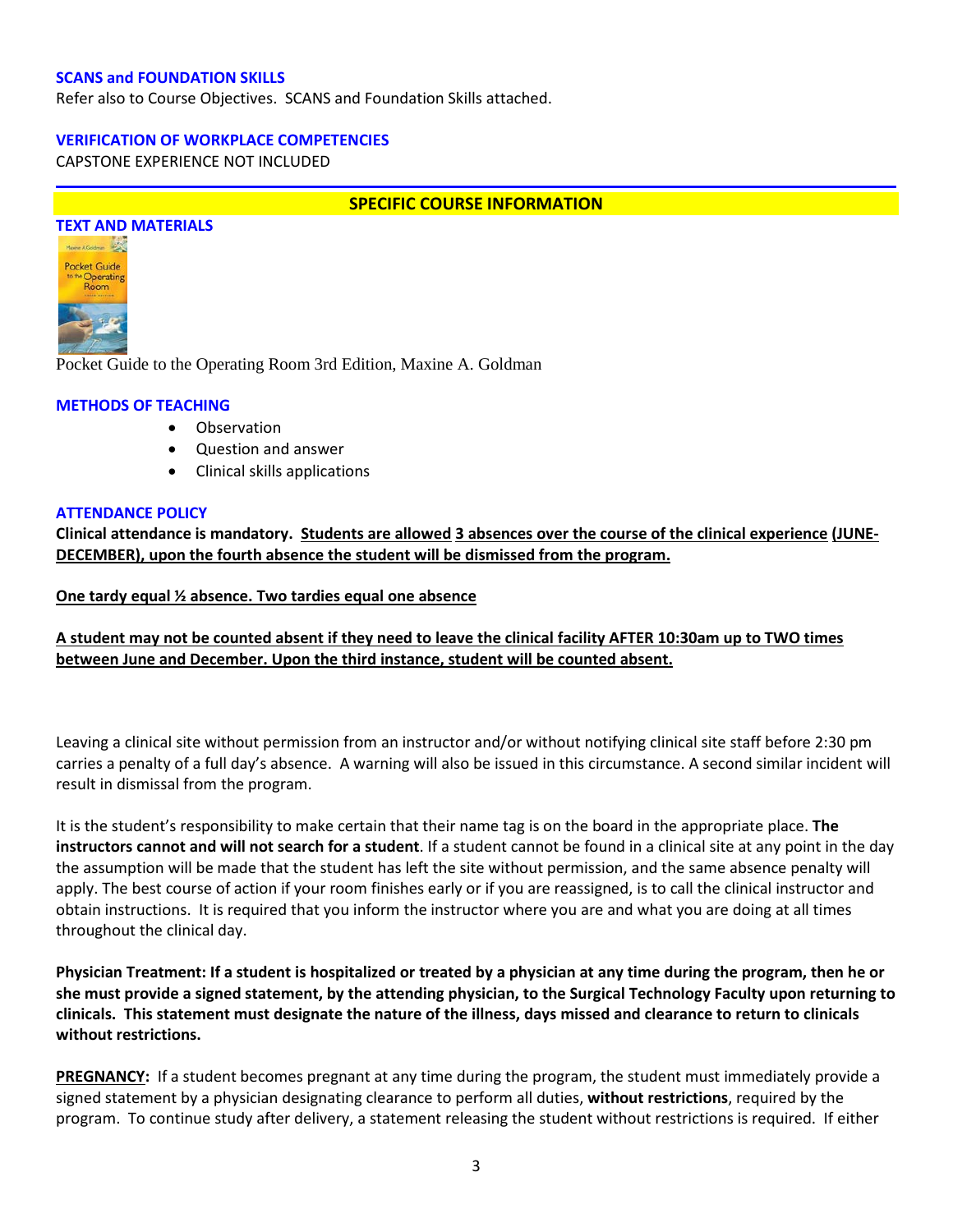of these statements is not provided, the student will be dismissed each day until they are provided. Absences will occur with each dismissal.

# **Notification of absence:**

**1**. It is the responsibility of the student to have the phone numbers of the clinical instructors, these numbers have been provided in this syllabus.

**2**. The student must call in absences to **the clinical site AND a clinical instructor**. The student **must call a clinical instructor no later than 9:00pm the night before, or between 5:30am and 06:00am on the day of the absence**. *You must also contact the facility before 6:30 am the morning of the absence!*

If an instructor has not been contacted by a student by 6:45am, the occurrence will be considered a "No Call, No Show" (see no call/no show policy below).

**3.** When phoning the O.R. the student must identify herself/himself and ask for the name of the person taking the message. If you cannot reach a staff member before 6:00 am, keep trying back until you do.

**4**. Should illness or injury occur during the clinical day, the student should notify the clinical instructor immediately; the clinical instructor will then inform the student of what procedures to take.

**5**. **No call/No Show Policy:** A student who does not follow the call in procedure will be classified as "No Show". On the second "No Show" over the course of the ENTIRE clinical portion, the assumption will be made that the student has withdrawn from the clinical portion of the Surgical Technology Program. The student will be formally withdrawn by the Program Director or Clinical Coordinator/Instructor. There will also be a 5 point deduction from faculty evaluations for a no call/no show. Any student that has a no call/no show will automatically be placed on probation. See an explanation of Probation under the Special Requirements heading.

# **LEAVING EARLY FROM A CLINICAL SITE**:

There are days in which surgeries finish early. The student is expected to help out in any way possible at each site at the conclusion of scheduled cases. The student is expected to assist staff in pulling cases for the following day, terminal cleaning of rooms, stocking rooms and center core with supplies, etc. If there is absolutely nothing to do the student must:

- 1. Obtain permission to leave from the charge nurse.
- 2. Obtain permission from the clinical instructor.
- 3. If you do not obtain proper permission, you will be counted absent for that day.

## **Rotation Schedule:**

1. Faculty reserves the right to make any schedule changes as necessary during the course of the semester.

2. Clinical sites such as Lubbock Heart Hospital and North Star Surgery Center are assigned on a discretionary basis by faculty, and not every student will be allowed to rotate through these facilities.

## **ASSIGNMENT POLICY**

*Students must have all documentation updated online andl by 12:00pm each Friday*.

After 12:00pm, a zero (0) will be given for the documentation.

**It is the student's responsibility to obtain all necessary documentation forms online and have them available daily. Credit will not be given for cases that are not recorded properly and on the appropriate form. All forms must be signed and initialed in correct spaces as well. It is the student's responsibility to have preceptors sign off and grade daily performance and cases. Without case documentation, there cannot be any credit given.**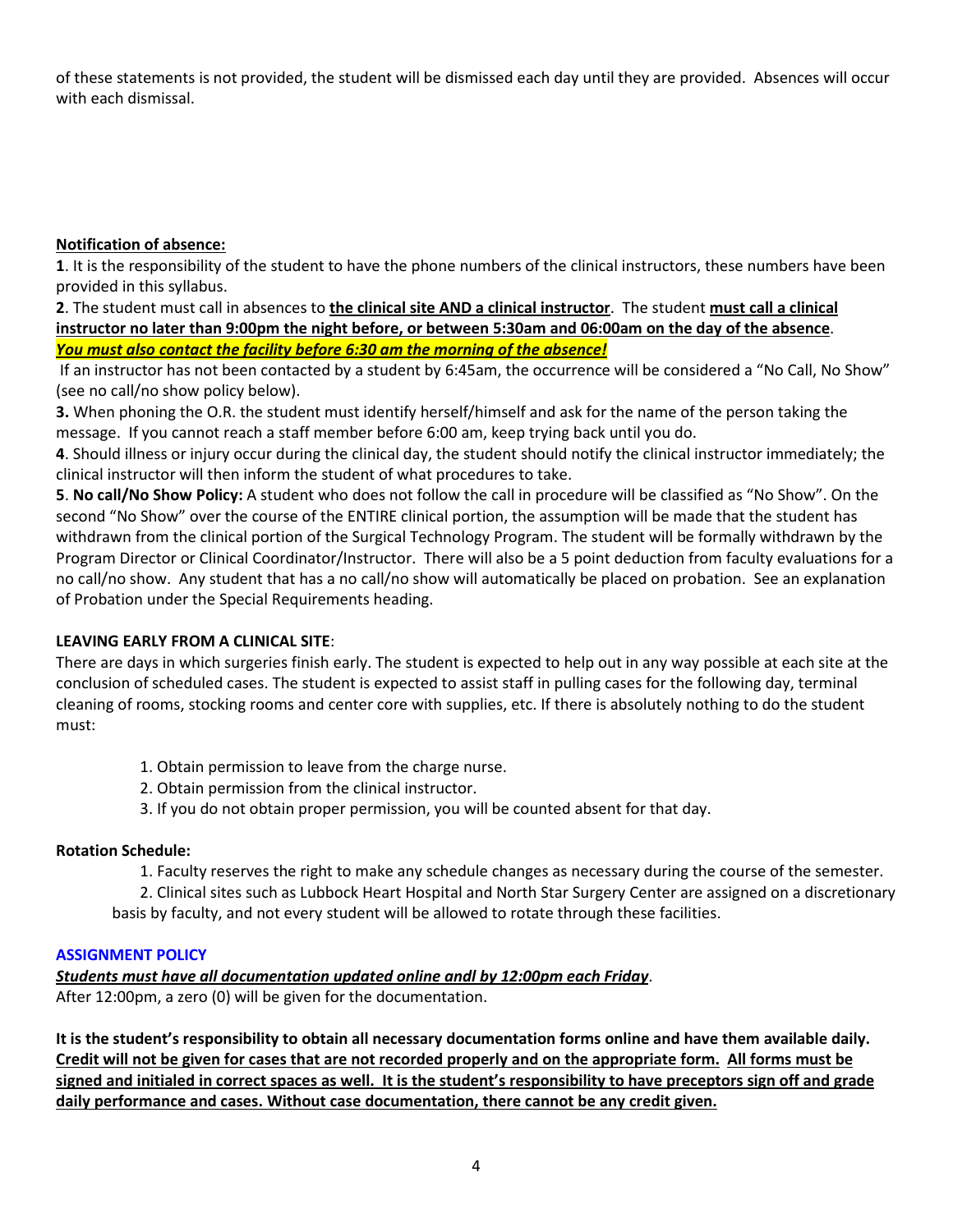#### **CLINICAL DOCUMENTATION**

## **The student is required to document their clinical experience in five types of records:**

## **1. Clinical Case Log:**

The Clinical Case Log is available online through the OneDrive system, to record each case the student observes or participates in for the entirety of the clinical experience. The student will document:

- A. The clinical site (hospital location)
- B. The name and type of surgical procedure
- C. The name of the surgeon
- D. Tasks performed during the surgical case by the student (this is explained on the clinical case log form)
- E. The date of the surgical procedure
- F. **A signature is required by a member of the operating room staff participating in the case.** The operating room staff member can be a/an: MD, ST, CST, CFA, CSA, RN, or LVN. The operating room staff member who signs for this case must also initial in the appropriate category for your role in the procedure. The student will not receive credit for a case if no signature and/or initial is not present. Falsification of documentation is cheating. The first occurrence will receive a written warning. The second occurrence will result in dismissal from the program.

#### 2**. Case studies**

The student is responsible for this document once a week for the entire clinical experience. Please make sure that each journal entry covers a different case.

# **\*\*Maximum points can only be obtained for each section by incorporating thorough and detailed explanations.**

## **3. Daily Preceptor Evaluation: (Daily Clinical Evaluation Form)**

The student is responsible for having this document completed for every clinical day during the entire clinical experience.

It is the student's responsibility to turn evaluations in every Friday by 12pm.

This daily evaluation is crucial to the evaluation grade. It is a fundamental tool to help assess strengths and weaknesses.

## **The completed form will include your name, the date, clinical site, the preceptor's name in print so that their name can be clearly read, the preceptor's signature and the procedures applicable to that evaluation.**

If a preceptor is reluctant to complete these forms, notify a clinical instructor within 24 hours. It is the student's responsibility, and also in best interest to encourage preceptors to include comments (both positive and negative) which explain the scores given. Preceptors may need to be reminded that the evaluation is a useful tool for them as well. You are not only a potential fellow employee to the preceptor, but ultimately a future health care professional. Their feedback is instrumental in your clinical development.

## **4. Total Cases to Date:**

The student is responsible for entering case participation data into OneDrive folders in order to maintain an accurate count of the number of cases participated in each week, and the categories to which they belong.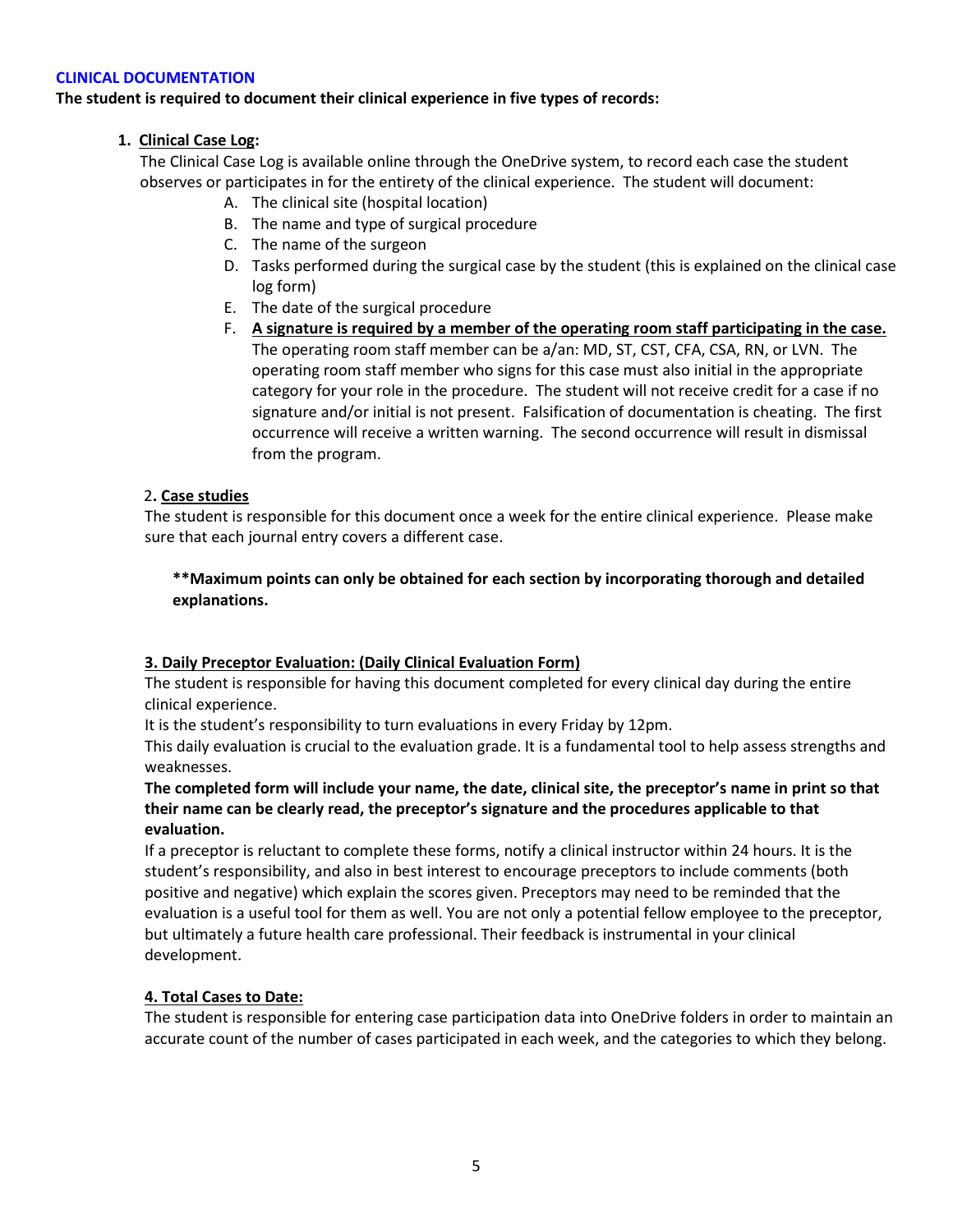#### **Case Participation Requirements: See Course Outline**

**GRADING POLICY -** Grades in this course will be determined using the following criteria:

| (1) Instructor Evaluations | 15% |
|----------------------------|-----|
| (30) Preceptor Evaluations | 25% |
| (10) Weekly Documentation  | 20% |
| (10) Journal Entries       | 40% |

*Grading Scale 91-100 = A 81-90 = B 75-80 = C Below 75 is failing*

A final grade average of C (75) must be maintained in all Surgical Technology classes. Students must pass all courses to proceed to the next semester.

## **COMMUNICATION POLICY**

Electronic communication between instructor and students in this course will utilize the South Plains College email systems. Instructor will not initiate communication using private email accounts. Students are encouraged to check SPC email on a regular basis.

## **INSTRUCTOR CELL PHONE NUMBER UTILIZATION POLICY:**

Absences/issues must be reported no earlier than 5:30am, no later than 9:00pm. **Instructor cell phone numbers must absolutely not be utilized on school breaks or weekends!**

• *Instructors will not respond to texts or calls during these times, and texts or calls outside of designated appropriate hours will not be returned during business hours.*

## **STUDENT CONDUCT**

Students in this class are expected to abide by the standards of student conduct as defined in the SPC Student Guide pages 11-14.

## **SPECIAL REQUIREMENTS**

**Appointments for doctor visits or any other reason not relevant to clinical rotations are to be made** *outside* **of scheduled clinical time.** 

## **STUDENT CONDUCT**

While representing South Plains College, Surgical Technology students will be expected to conduct themselves in such a manner as to reflect favorably on themselves as individuals, as well as the Surgical Technology Program and the college. If a student acts in such a manner as to reflect immature judgment and disrespect for others, action can be taken by the instructors. This action can range from dismissal for the day resulting in an absence to being called before the Chairperson of the Allied Health Department to determine their status in the program.

#### **PROBATION**

Probation is a trial period in which the student must improve their behavior and/or skills or be withdrawn from the program. A student may be placed on probation in the Surgical Technology Program for any of the following reasons:

- Inappropriate conduct behavior that reflects unfavorably on the student, program or college.
- Excessive absences or tardies
- Falsification of records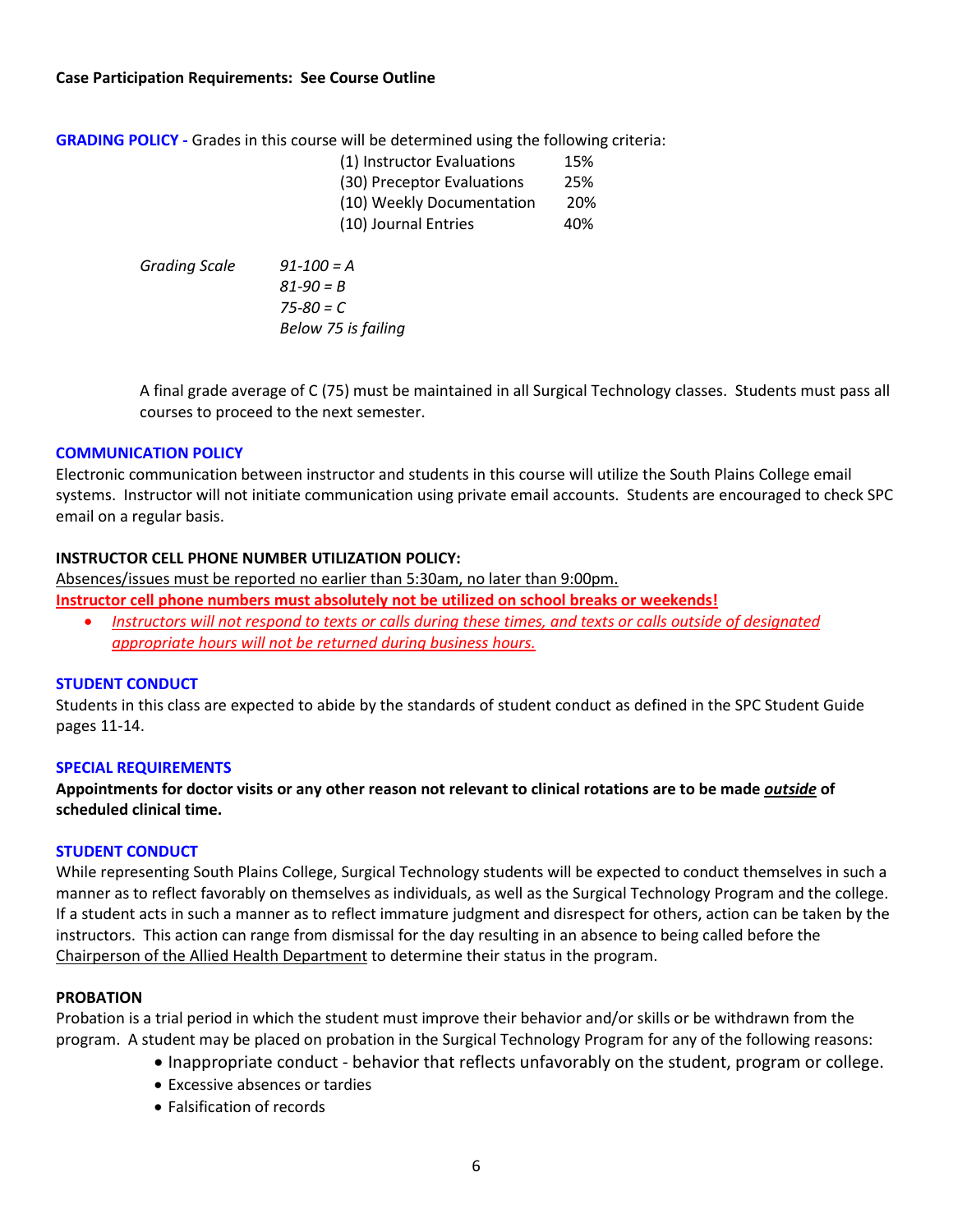- Use of obscene or abusive language, or acting in a disrespectful manner to any faculty member, patient, visitor, staff member, or classmate (at the hospital or school)
- Unsatisfactory performance
- A student may be dismissed for violation or refusal to submit to drug screening, gossip, mistreatment of patients, abusive or profane language to faculty, staff, fellow students, or supervisors, lack of cooperation, habitual tardiness, absenteeism, uncleanliness, violation of confidentiality of patient information, patient abandonment, request by clinical site staff (in writing by staff member) that a student is not permitted to return to that site ( even if the student is not scheduled to return)

Dismissal from the program will result in the event that the issues are not resolved in the timeframe specified in the probation documentation.

# **UNSAFE/UNSATISFACTORY CLINICAL PERFORMANCE**

The Surgical Technology Program Director and or the clinical Coordinator and Instructor may remove the Surgical Technology student from clinical setting, and subsequently placed on probation if the student demonstrates unsafe/unsatisfactory clinical performance as evidenced by the following:

- 1. Places the patient in physical or emotional jeopardy.
- 2. Violates previously mastered principles and learning objectives in carrying out Surgical Technology skills and or delegated medical functions.
- 3. Assumes inappropriate independence in action or decisions in the operating room.
- 4. Fails to recognize own limitations, incompetence and or ethical legal responsibility.
- 5. Fails to accept moral or legal responsibility for his/her own actions thereby violating the professional integrity of the hospital, student, and college. This includes gossip. Student shows unsatisfactory aseptic technique.
- 6. Student shows unsatisfactory aseptic technique.

# **ACCIDENTS AND INCIDENTS THAT OCCUR WHILE ON CLINICAL ROTATIONS**

If a student is involved in any kind of an accident, during the clinical day, the operating room supervisor and the clinical instructor should be notified immediately. Procedures for filing an incident/accident report will be followed according to hospital policy. A copy of the accident/incident report is given to the instructor for the student's file. Insurance forms must be **picked up as soon as possible** from the Business Office at South Plains College Reese Center building #8. The student is responsible for filing any claims. If an incident report is filled out on a case a student was in the room for, regardless of student's role in the case, an instructor must be notified immediately. Failure to do so may result in dismissal from the program.

## **EXPOSURE TO INFECTIOUS DISEASES REQUIRING MANAGEMENT/PROPHYLAXIS**

Please refer to the Surgical Technology Student Handbook

## **CLINICAL GUIDELINES**

In an effort to maintain a professional image, students are required to abide by the following dress and personal appearance code while in the clinical area. Failure to abide by the clinical guidelines will result in a written warning and can result in dismissal for the day with an absence. In addition to the appropriate hospital policies, the following program clinical policies will apply:

- 1. The student must be clean and neat.
- 2. Students must wear school name badge to each clinical site. (This is an OSHA requirement. If student does not have name badge, they may be sent home with an absence.)
- 3. No caps or hats of any kind.
- 4. Approved scrub suits must be worn to and from clinical sites.
- 5. The approved program scrubs must be worn to the facilities.
- 6. Hospital scrubs are hospital property. Student is responsible for checking out and returning scrubs. If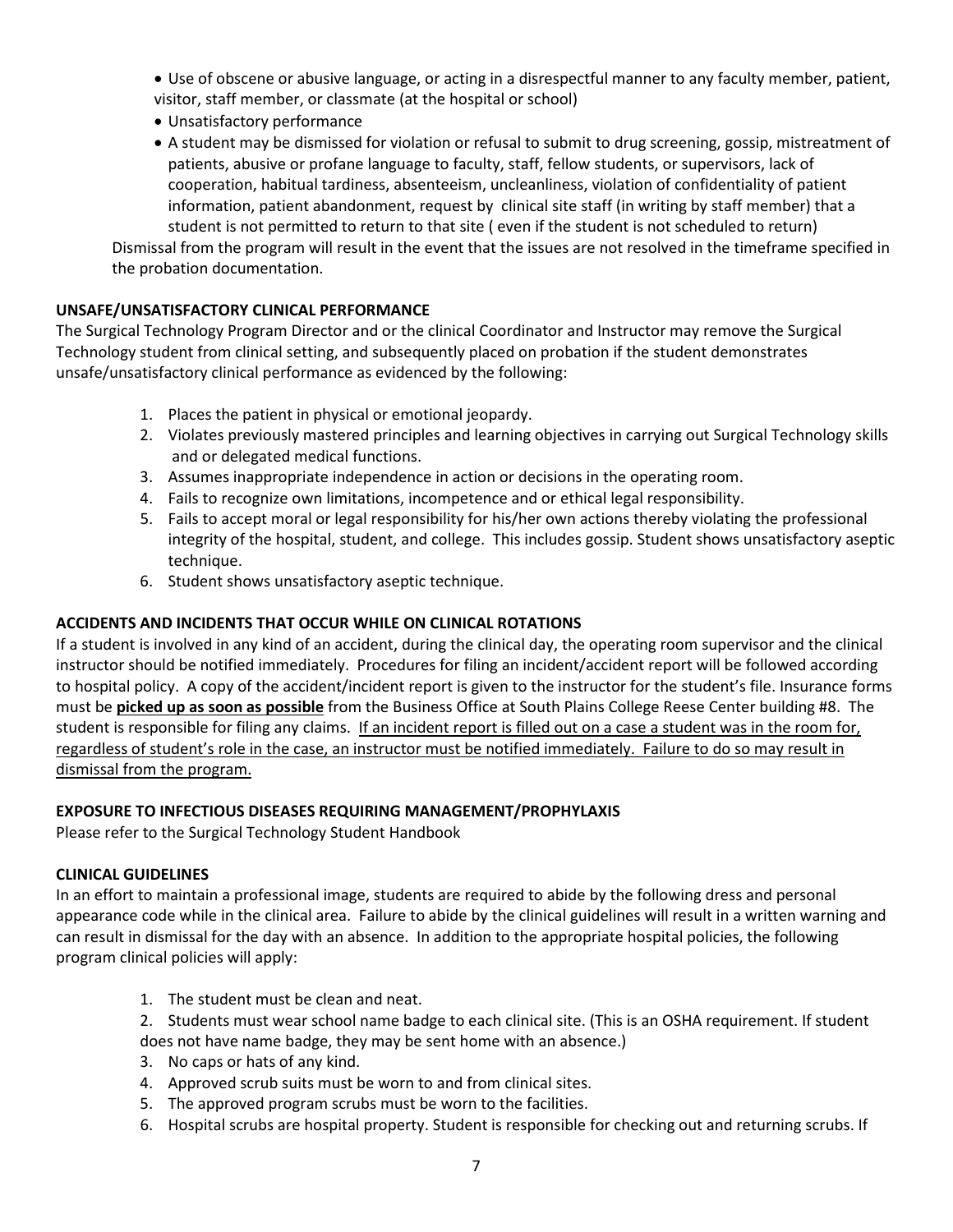scrubs are not returned, students are required to incur the fee per facility to replace them. **DO NOT check out scrubs for anybody except yourself** and make sure that the scrub machine gives credit when returned. If it does not, contact clinical coordinator as soon as possible.

- 7. Hospital scrubs are hospital property. Checked out scrubs must NOT be removed from the facility.
- 8. A separate pair of clean tennis shoes is required for use only in the operating room.
- 9. Tennis shoes worn to and from clinical sites are to be clean and are to be either 100% white or 100% black.
- 10. Surgical Technology Students are not allowed to wear jewelry at the clinical sites during clinical rotations, this includes eyebrow rings. **Absolutely no fake nails or nail polish of any kind. Nails are to be kept short and clean.**
- 11. Any visible tattoo and/or hickey must be covered. If there are complaints associated with hickies,
- student will be sent home with an absence.
- 12. All students must wear underwear.
- 13. Cell phones are not allowed in the operating room. If a student is found to have **a cell phone in any area other than the employee lounge or dressing room, the student will be sent home with an absence and counseled.**
- 14. Eyewear must be worn at all times while participating in a surgical procedure. If a student is caught without proper PPE, student may be sent home and counted absent **regardless of time of day**.
- 15. Masks must be worn at all times while in areas they are required.
- 16. Student shall abide by **ALL** hospital policies and rules while in facility.
- 17. Student will conduct himself/herself in a professional manner at all times.
- 18. Student must accept constructive criticism while maintaining a positive attitude. He/she will avoid confrontational attitude with OR staff.
- 19. Student will handle concerns/complains with OR staff by speaking with clinical coordinator and clinical instructor and provide a written statement of the complaint. If not addressed to student's satisfaction, concerns may be brought to the Program Director's attention and grievance process will ensue only if necessary.

## **SYLLABUS AND SCHEDULE CHANGES**

The program director or the clinical coordinator reserves the right to make reasonable changes to the syllabus OR schedule at any time during the semester. If this occurs, the students will be notified and furnished with a copy of all applicable changes or amendments.

## **COURSE OUTLINE**

Clinical rotations require the student to function in the operating room Monday through Wednesday from 0645-1500. Students are required to be properly attired and at the surgical scheduling board to be assigned at 0645am.

## **In order to be eligible for graduation, the student must have participated in a total of 120 cases in the S1 and S2 role, in a variety of Core/Specialty and Level I/II/III cases. The cases will be verified by preceptors and instructors:**

**A.** General Surgery cases

**1.** Students must complete a minimum of 30 cases in General Surgery; 20 which must be performed in the First Scrub Role. The remaining 10 cases may be performed in either the First or Second Scrub Role.

## **B.** Specialty cases

**1.** Students must complete a minimum of 90 cases in various surgical specialties, excluding General Surgery; 60 which must be performed in the First Scrub Role. The additional 30 cases may be performed in either the First or Second Scrub Role.

**a.** A minimum of 60 surgical specialty cases must be performed in the First Scrub Role and distributed amongst a **minimum** of **four** surgical specialties.

**(1)** A minimum of 10 cases in the First Scrub Role must be completed in each of the required minimum of **four** surgical specialties (40 cases total required).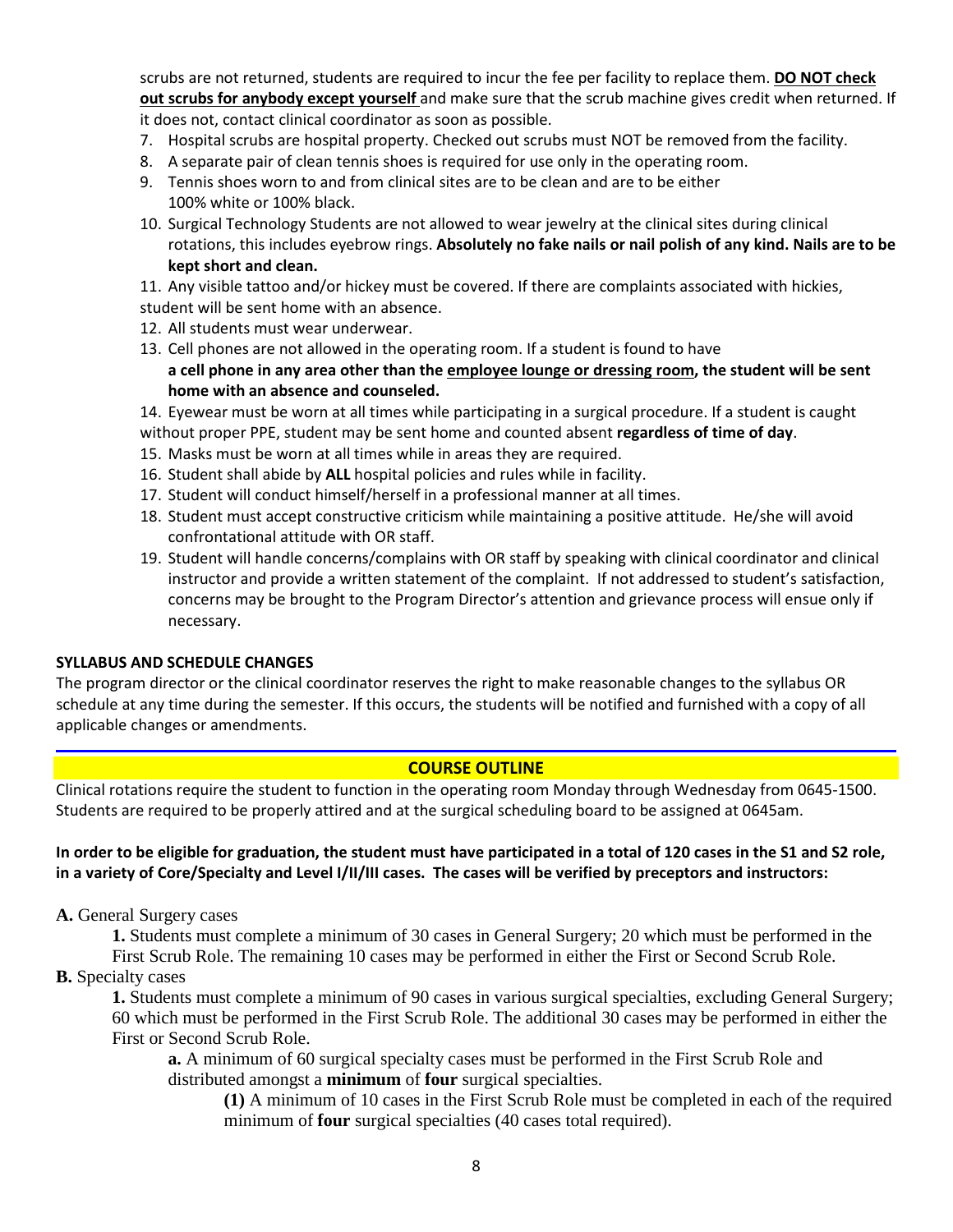**(2)** The additional 20 cases in the First Scrub Role may be distributed amongst any one surgical specialty or multiple surgical specialties.

**b.** The remaining 30 surgical specialty cases may be performed in any surgical specialty either in the First or Second Scrub Role.

**C.** Optional surgical specialties

**1.** Diagnostic endoscopy cases and vaginal delivery cases are **not** mandatory. However, up to 10 diagnostic endoscopic cases and 5 vaginal delivery cases can be counted toward the maximum number of Second Scrub Role cases.

**a.** Diagnostic endoscopy cases **must** be documented in the category of "Diagnostic Endoscopy", rather than by specialty.

**b.** Vaginal delivery cases **must** be documented in the category of "Labor & Delivery" rather than in the OB/GYN specialty.

**D.** Case experience in the Second Scrub Role is **not** mandatory.

**E.** Observation cases **must** be **documented**, but do not count towards the 120 required cases.

**F.** Counting cases

**1.** Cases will be counted and documented according to surgical specialty (exception being diagnostic endoscopic cases; refer to II. C.1.a. above).

**2.** Examples of counting cases

**a.** Trauma patient requires a splenectomy and repair of a Lefort I fracture. Two cases can be counted and documented since the splenectomy is general surgery specialty and repair of LeFort I is oral-maxillofacial surgical specialty.

**b.** Patient requires a breast biopsy followed by mastectomy. It is one pathology, breast cancer, and the specialty is general surgery; therefore, it is counted and documented as one procedure – one case.

**c.** Endoscopic cases that convert to an open case (e.g.: Laparoscopic Cholecystectomy converted to an Open Cholecystectomy) are counted and documented as one (1) procedure—one case.

| <b>Surgical Category</b>     | <b>Total # of Cases</b><br><b>Required</b> | Minimum $#$ of<br><b>First Scrub Cases</b><br><b>Required</b> | <b>Additional first or</b><br>second scrub role<br>cases that can be<br>applied towards<br>minimum of 120 |
|------------------------------|--------------------------------------------|---------------------------------------------------------------|-----------------------------------------------------------------------------------------------------------|
| <b>General Surgery</b>       | 30                                         | 20                                                            | 10                                                                                                        |
| <b>Surgical Specialties:</b> | 90                                         | 60                                                            | 30                                                                                                        |
| Cardiothoracic               |                                            |                                                               |                                                                                                           |
| <b>ENT</b>                   |                                            |                                                               |                                                                                                           |
| Eye<br>٠                     |                                            |                                                               |                                                                                                           |
| GU                           |                                            |                                                               |                                                                                                           |
| Neuro                        |                                            |                                                               |                                                                                                           |
| $Ob-Gyn$<br>٠                |                                            |                                                               |                                                                                                           |
| Oral/Maxillofacial           |                                            |                                                               |                                                                                                           |
| Orthopedics                  |                                            |                                                               |                                                                                                           |
| Peripheral vascular          |                                            |                                                               |                                                                                                           |
| Plastics                     |                                            |                                                               |                                                                                                           |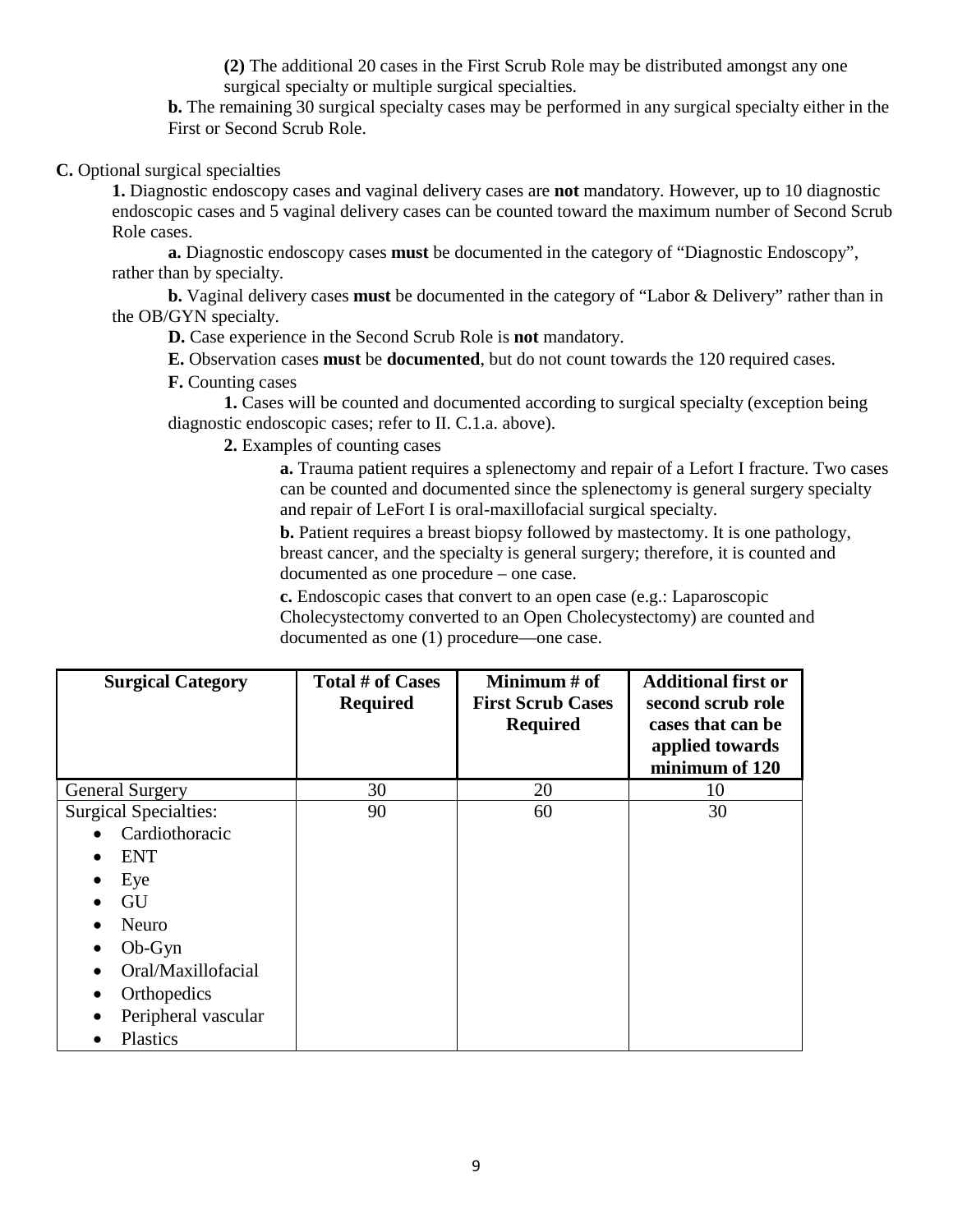| Optional:             |     |    | 10 diagnostic       |
|-----------------------|-----|----|---------------------|
| Diagnostic Endoscopy: |     |    | endoscopy cases     |
| Bronchoscopy          |     |    | may be applied only |
| Colonoscopy           |     |    | toward the Second   |
| Cystoscopy            |     |    | Scrub Role cases.   |
| EGD                   |     |    |                     |
| <b>ERCP</b>           |     |    |                     |
| Esophagoscopy         |     |    |                     |
| Laryngoscopy          |     |    |                     |
| Panendoscopy          |     |    |                     |
| Ureteroscopy          |     |    |                     |
| Optional:             |     |    | 5 vaginal delivery  |
| Labor & Delivery      |     |    | cases may be        |
|                       |     |    | applied only toward |
|                       |     |    | the Second Scrub    |
|                       |     |    |                     |
| <b>Totals</b>         | 120 | 80 | 40                  |

# **Definitions of Clinical Roles**

# **FIRST SCRUB ROLE**

The student surgical technologist shall perform the following duties during any given surgical procedure with proficiency. The following list is provided to identify the items that must be completed in order to document a case in the First Scrub Role. A student not meeting the five criteria below cannot count the case in the First Scrub Role and the case must be documented in the Second Scrub Role or Observation Role.

- Verify supplies and equipment needed for the surgical procedure.
- Set up the sterile field with instruments, supplies, equipment, medication(s) and solutions needed for the procedure.
- Perform counts with the circulator prior to the procedure and before the incision is closed.
- Pass instruments and supplies to the sterile surgical team members during the procedure.
- Maintain sterile technique as measured by recognized breaks in technique and demonstrate knowledge of how to correct with appropriate technique.

# **SECOND SCRUB ROLE**

The Second Scrub Role is defined as the student who is at the sterile field who has not met all criteria for the First Scrub Role, but actively participates in the surgical procedure by performing one or more of the following:

- Sponging
- Suctioning
- Cutting suture
- Holding retractors
- Manipulating endoscopic camera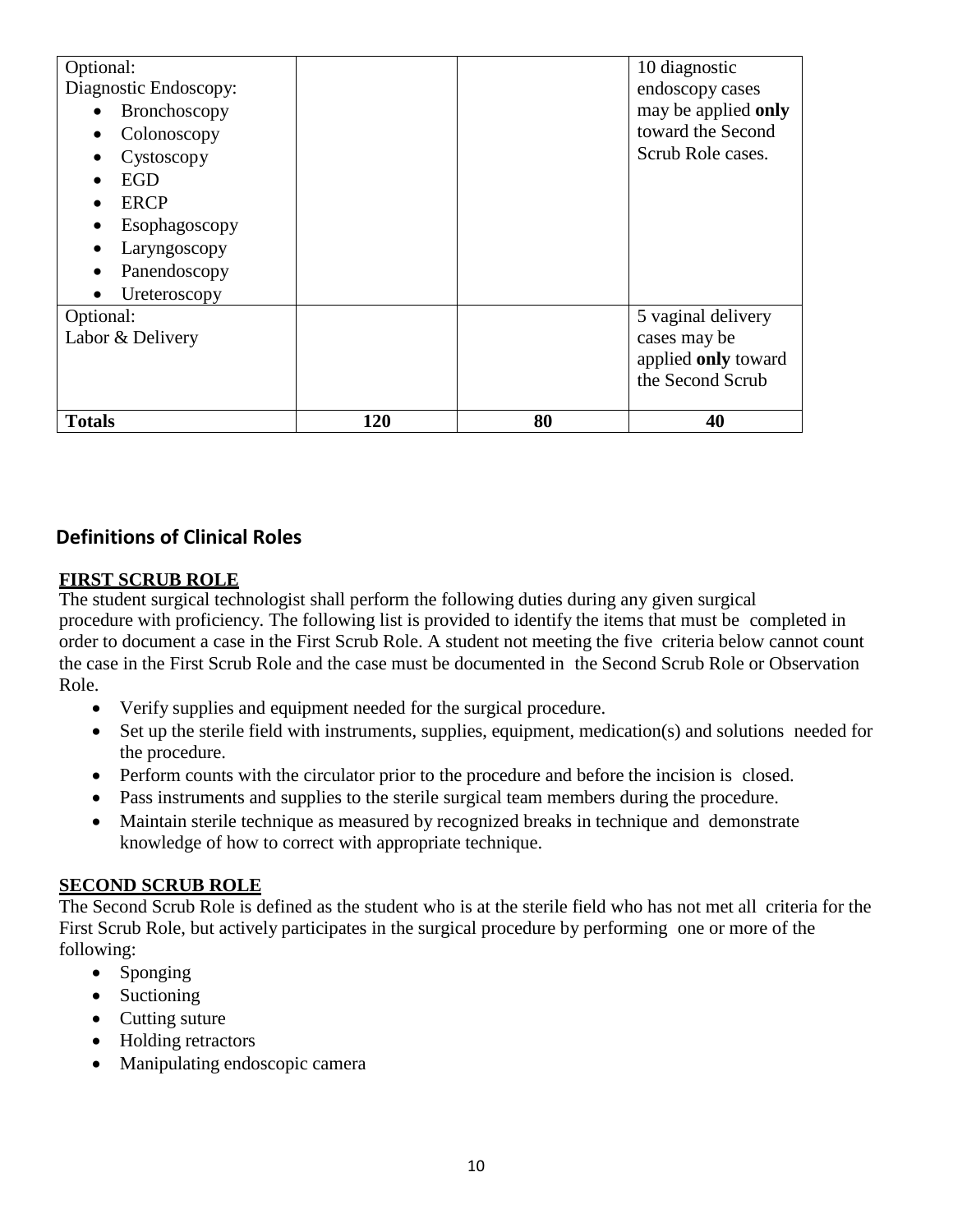# **OBSERVATION ROLE**

The Observation Role is defined as the student who is in the operating room performing roles that do not meet the criteria for the First or Second Scrub Role. These observation cases are not to be included in the required case count, but must be documented by the program.

#### **ACCOMMODATIONS**

#### **DIVERSITY STATEMENT**

In this class, the teacher will establish and support an environment that values and nurtures individual and group differences and encourages engagement and interaction. Understanding and respecting multiple experiences and perspectives will serve to challenge and stimulate all of us to learn about others, about the larger world and about ourselves. By promoting diversity and intellectual exchange, we will not only mirror society as it is, but also model society as it should and can be.

#### **DISABILITIES STATEMENT**

Students with disabilities, including but not limited to physical, psychiatric, or learning disabilities, who wish to request accommodations in this class should notify the Disability Services Office early in the semester so that the appropriate arrangements may be made. In accordance with federal law, a student requesting accommodations must provide acceptable documentation of his/her disability to the Disability Services Office. For more information, call or visit the Disability Services Office through the Guidance and Counseling Centers at Reese Center (Building 8) [716-4606,](tel:716-4606) or Levelland (Student Services Building) [716-2577](tel:716-2577)

#### **FOUNDATION SKILLS**

## **BASIC SKILLS–Reads, Writes, Performs Arithmetic and Mathematical Operations, Listens and Speaks**

F-1 Reading–locates, understands, and interprets written information in prose and in documents such as manuals, graphs, and schedules.

F-2 Writing–communicates thoughts, ideas, information and messages in writing and creates documents such as letters, directions, manuals, reports, graphs, and flow charts.

- F-3 Arithmetic–performs basic computations; uses basic numerical concepts such as whole numbers, etc.
- F-4 Mathematics–approaches practical problems by choosing appropriately from a variety of mathematical techniques.
- F-5 Listening–receives, attends to, interprets, and responds to verbal messages and other cues.

F-6 Speaking–organizes ideas and communicates orally.

## **THINKING SKILLS–Thinks Creatively, Makes Decisions, Solves Problems, Visualizes and Knows How to Learn and Reason**

F-7 Creative Thinking–generates new ideas.

F-8 Decision-Making–specifies goals and constraints, generates alternatives, considers risks, evaluates and chooses best alternative.

F-9 Problem Solving–recognizes problems, devises and implements plan of action.

F-10 Seeing Things in the Mind's Eye–organizes and processes symbols, pictures, graphs, objects, and other information.

F-11 Knowing How to Learn–uses efficient learning techniques to acquire and apply new knowledge and skills.

F-12 Reasoning–discovers a rule or principle underlying the relationship between two or more objects and applies it when solving a problem.

## **PERSONAL QUALITIES–Displays Responsibility, Self-Esteem, Sociability, Self-Management, Integrity and Honesty**

F-13 Responsibility–exerts a high level of effort and perseveres towards goal attainment.

F-14 Self-Esteem–believes in own self-worth and maintains a positive view of self.

F-15 Sociability–demonstrates understanding, friendliness, adaptability, empathy and politeness in group settings.

F-16 Self-Management–assesses self accurately, sets personal goals, monitors progress and exhibits self-control.

F-17 Integrity/Honesty–chooses ethical courses of action.

## **SCANS COMPETENCIES**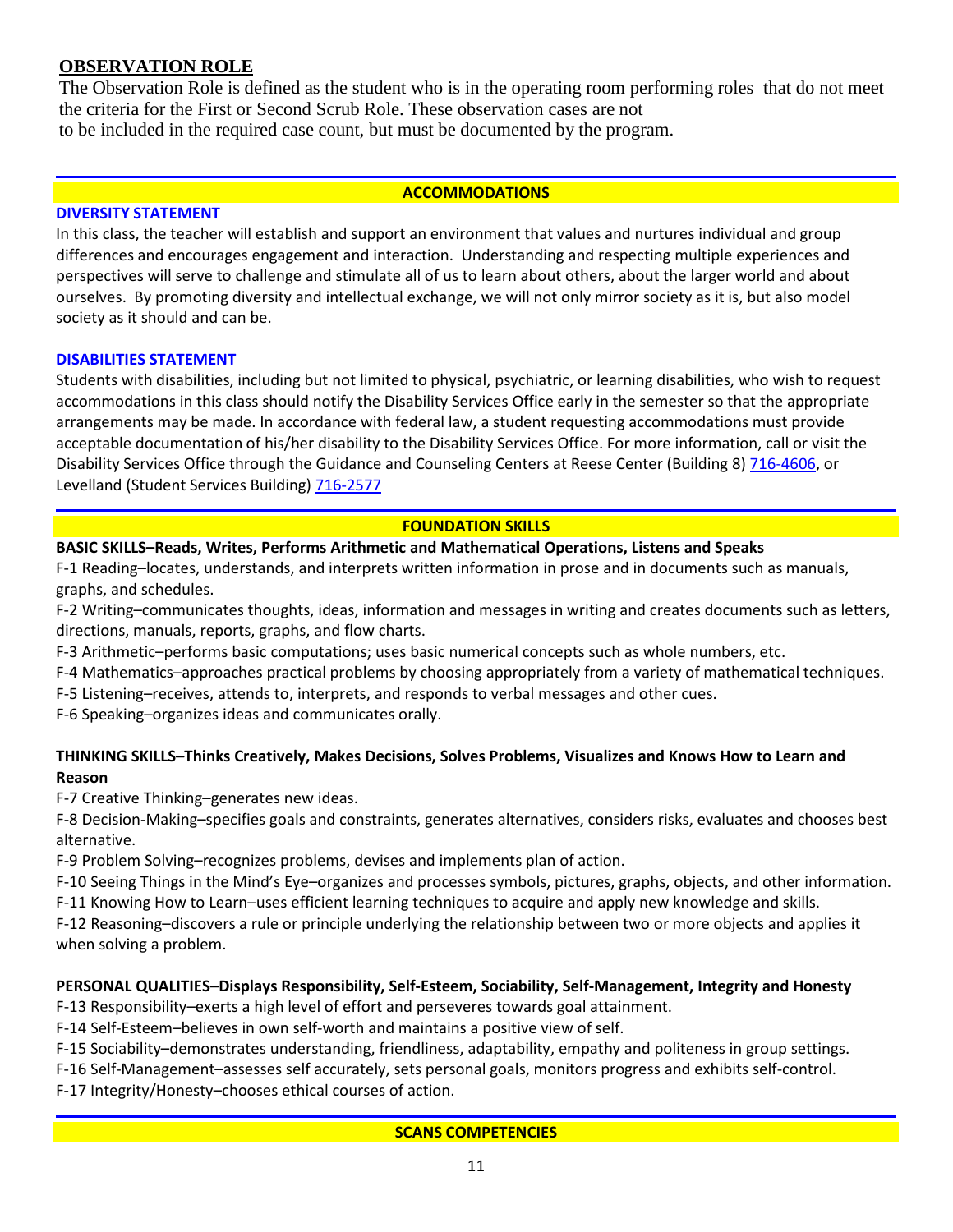C-1 **TIME** - Selects goal - relevant activities, ranks them, allocates time, prepares and follows schedules.

C-2 **MONEY** - Uses or prepares budgets, makes forecasts, keeps records and makes adjustments to meet objectives.

C-3 **MATERIALS AND FACILITIES** - Acquires, stores, allocates, and uses materials or space efficiently.

C-4 **HUMAN RESOURCES** - Assesses skills and distributes work accordingly, evaluates performances and provides feedback.

# **INFORMATION - Acquires and Uses Information**

C-5 Acquires and evaluates information.

- C-6 Organizes and maintains information.
- C-7 Interprets and communicates information.
- C-8 Uses computers to process information.

## **INTERPERSONAL–Works With Others**

C-9 Participates as members of a team and contributes to group effort.

C-10 Teaches others new skills.

C-11 Serves Clients/Customers–works to satisfy customer's expectations.

C-12 Exercises Leadership–communicates ideas to justify position, persuades and convinces others, responsibly challenges existing procedures and policies.

C-13 Negotiates-works toward agreements involving exchanges of resources; resolves divergent interests.

C-14 Works with Diversity–works well with men and women from diverse backgrounds.

# **SYSTEMS–Understands Complex Interrelationships**

C-15 Understands Systems–knows how social, organizational, and technological systems work and operates effectively with them.

C-16 Monitors and Corrects Performance–distinguishes trends, predicts impacts on system operations, diagnoses systems performance and corrects malfunctions.

C-17 Improves or Designs Systems–suggests modifications to existing systems and develops new or alternative systems to improve performance.

# **TECHNOLOGY–Works with a Variety of Technologies**

C-18 Selects Technology–chooses procedures, tools, or equipment, including computers and related technologies.

C-19 Applies Technology to Task–understands overall intent and proper procedures for setup and operation of equipment.

C-20 Maintains and Troubleshoots Equipment–prevents, identifies, or solves problems with equipment, including computers and other technologies.